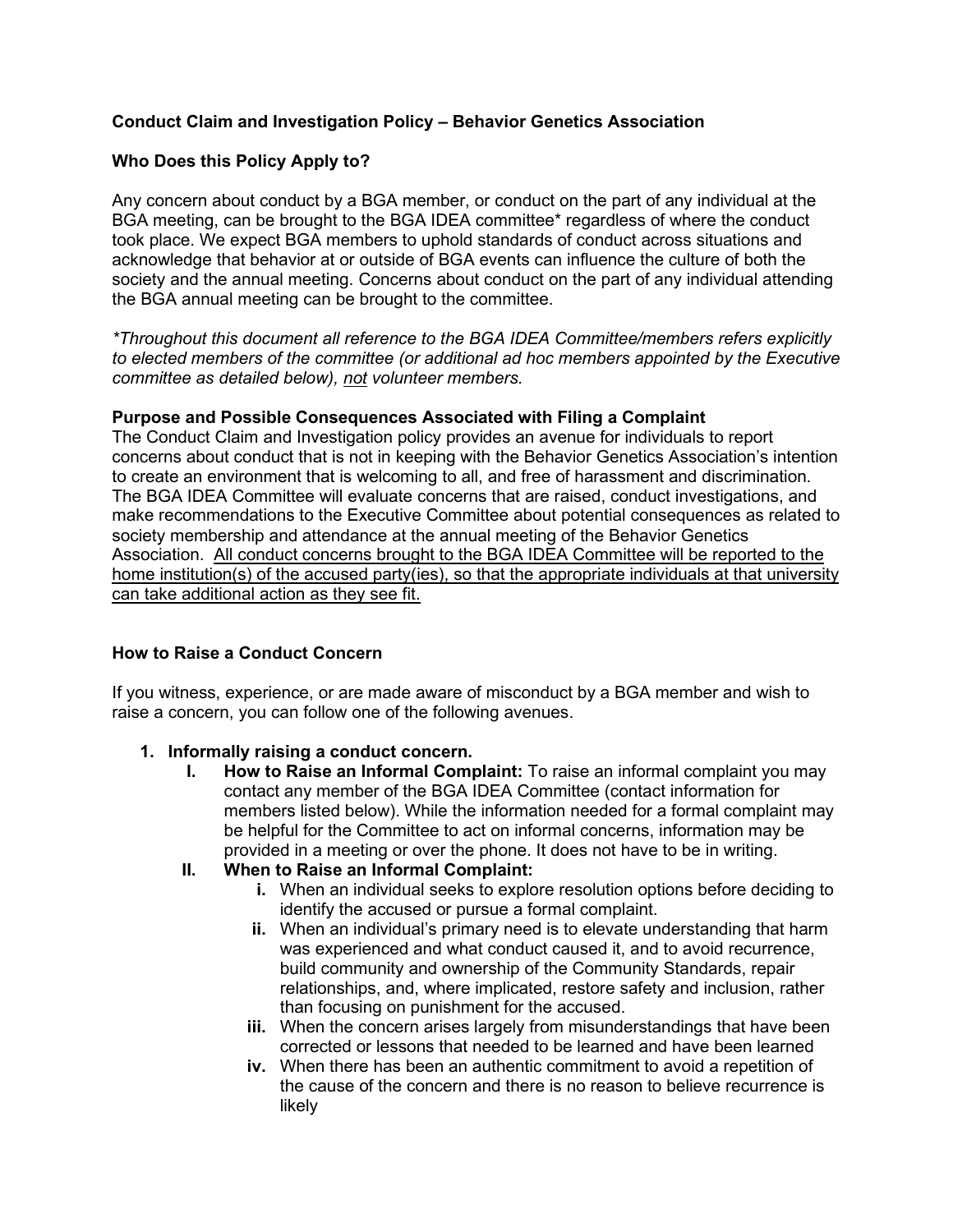The BGA IDEA Committee will consider the wishes of the individual making a complaint as well as the nature and severity of the conduct concern to determine if safety and inclusion can be restored without the need for further action (i.e., filing a formal complaint).

## **2. Filing a formal complaint.**

- **I. How to File a Formal Complaint:** Contact any elected member of the BGA IDEA Committee (contact information provided below) and submit the following information in writing (marked CONFIDENTIAL):
	- **i.** name of the accused(s) and contact information and affiliation with BGA, if known;
	- **ii.** if the conduct concern is of a type that involves a target, the name of the identified target and contact information, if known;
	- **iii.** name and contact information of the person raising the concern and how the person became aware of the concern
	- **iv.** names of any witnesses or others with pertinent information, and contact information, if known;
	- **v.** description of the conduct concern, with the date, approximate time, location/setting/activity, and all known relevant facts and circumstances;
	- **vi.** a clear statement of any facts that may indicate any ongoing concern of imminent threat to safety of any person(s) or safety or condition of property, and the sources of such facts, with contact information if known;
	- **vii.** any relevant documents available to the person filing the complaint;
	- **viii.** any other information that would help the BGA IDEA Committee understand the full nature of the conduct concern; who was involved and who and what may be affected; who may have pertinent information and related context; and what responses the BGA IDEA Committee may want to consider; **and**
	- **ix.** any request for confidentiality (see below for further information on confidentiality)

#### **II. When to File a Formal Complaint:**

**i.** When an individual seeks a formal resolution to their concern.

When the BGA IDEA Committee believes that the nature and severity of the conduct concern requires formal action to restore safety and inclusion, the committee can decide to elevate a complaint to a formal complaint and initiate the associated investigation process.

#### **A Note on Confidentiality**

All reasonable steps will be taken to maintain confidentiality of all parties involved in a complaint made to the BGA IDEA Committee. The Committee may not maintain confidentiality if, in the Committee's judgment and discretion, safety or law requires otherwise. Limited disclosure of the identity of individuals most directly involved may also be needed for the Committee to carry out various options to resolve a conduct concern. *All Society Members and other Society*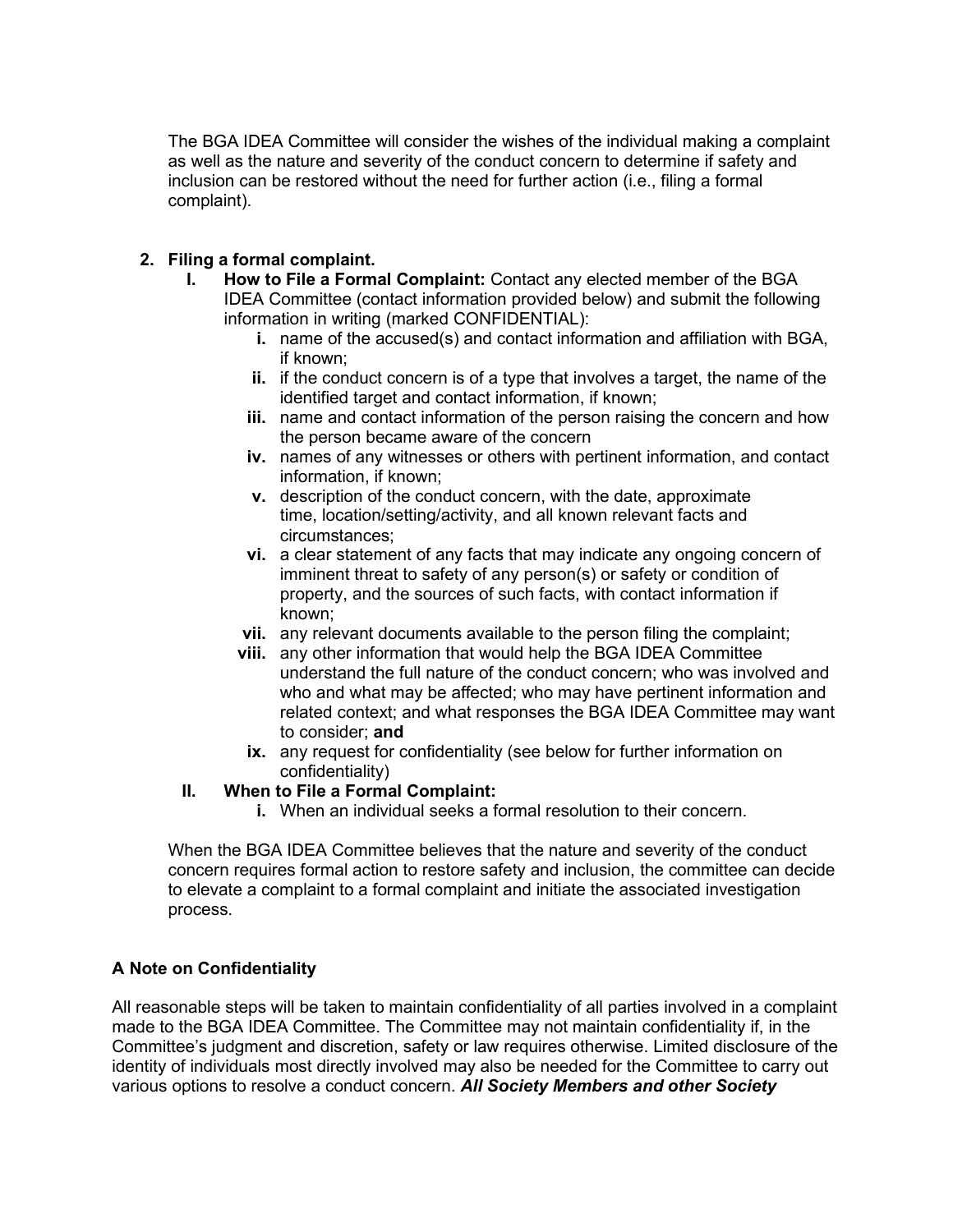#### *Affiliates are required to respect confidentiality of the identities of each individual most directly involved in a conduct concern while it is being reviewed and resolved.*

## **A Note on Conflicts of Interest**

When a complaint (informal or formal) is raised with an elected member of the BGA IDEA committee, that member will immediately notify the other elected committee members that a complaint has been filed and the names of the individual(s) involved. At that point, all members of the committee have the option to recuse themselves from the investigation process if they believe they have a conflict of interest. Conflicts of interest may include, but are not limited to, a close personal or professional working relationship. Members of the committee make the decision as to whether they wish to recuse themselves from the investigation. In the event that a member recuses him or herself from an investigation, a member of the BGA executive committee, or an individual appointed by them for this purpose, will stand in as an ad hoc member of the investigation. Ad hoc members must abide by all of the confidentiality and professional standards expected of the elected members of the committee.

#### **The Investigation and Resolution Process**

*Note: the BGA IDEA Committee reserves the right to bring in external fact-finders to assist with the investigation, e.g., in the event that multiple committee members have conflicts of interest with the accused party. The decision to involve external individuals in the investigation process will be made in consultation with the Executive Committee.* 

**If an informal concern is raised**, the process will follow the steps below:

- 1. The BGA IDEA Committee will conduct a review (i.e. limited fact-finding to understand the basics of the situation—and informally documenting the facts)
- 2. The BGA IDEA Committee will engage with any target and the accused informally in some manner to inform them of the nature of the conduct concern, gain their respective perspectives, and gather any relevant facts about the situation (with flexibility of means and sensitivity to any desire of a target not to engage directly with the accused)
- 3. The BGA IDEA Committee may engage with other individuals most directly involved as needed
- 4. The BGA IDEA Committee will present their findings to the Executive Committee, who will determine whether an informal resolution will suffice and notify the accused, any identified target, and any other individual who reported the concern of the proposed resolution

Timing: Informal resolutions should be pursued diligently by the BGA IDEA Committee and individuals most directly involved with a goal of completing the process in 90-120 days from the date of submission of a concern to a completion of the informal resolution. However, the timing for an informal resolution must be flexible (e.g., to provide an opportunity for any identified target or the accused to decide whether they want an informal resolution, without being pressured).

#### **If a formal complaint is filed,** the process will follow the steps below:

- 1. Written notification will be provided to the accused party (with a copy provided to any other individual(s) directly involved in the filing of the complaint). The written notice will include
	- a. A summary of the allegations and potential violations of the BGA Conduct Policy;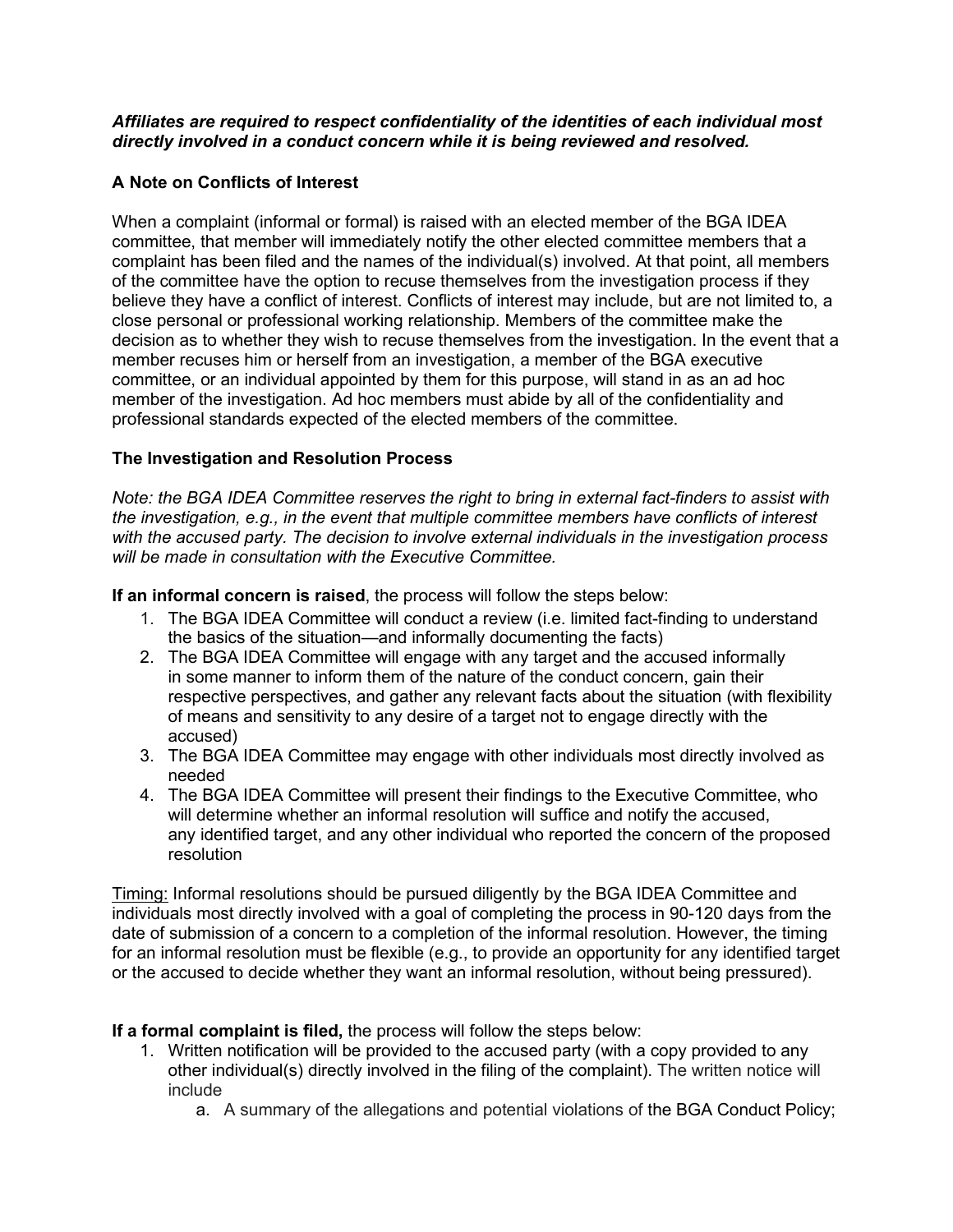- b. a copy of the BGA Conduct Claim and Investigation Policy, which contains details about the investigative process and anticipated timeline
- c. a reminder of the confidentiality clause and admonition against intimidation or retaliation.
- 2. A member (or members) of the BGA IDEA Committee finds the relevant facts and documents them, gathering any documents and notes of any communications supporting the facts.
- 3. Before finalizing the documentation of facts, the member(s) of the BGA IDEA Committee engages with any target and the accused in some manner (with flexibility of means) to discuss the nature of the conduct concern and to understand the facts from their perspectives.
	- a. The Committee member(s) may confer separately with any target and the accused, or may confer with these parties together. In cases of concerns about sexual and intersecting bases of harassment, the Committee member(s) will confer in writing or separately with these parties when that will help to avoid the risk of retraumatizing a target.
	- b. However, if the Committee member(s) confers in writing or separately with these parties, the Committee member(s) [a] will provide an opportunity to each of the parties to access the factual record separately (including submissions by them to, and answers to questions asked of them by, the Committee member(s)); and [b] then will provide an opportunity for each of these parties to raise questions for the Committee member(s) to ask of the other party; and [c] the Committee member(s) will ask those requested questions that the Committee member(s) determines are likely to elicit relevant facts for resolution of the conduct concern or to surface issues of credibility (but need not ask duplicative or immaterial questions, as determined in the Committee).
- 4. The entire BGA IDEA Committee reviews the documented facts and notes to determine if a violation has occurred. They pass on this information to the Executive Committee.
- 5. The Executive Committee provides a copy of the preliminary determination and supporting facts to the accused and any identified target ("preliminary determination notice").
- 6. Any identified target and the accused have an opportunity during a 14-day period that begins when the preliminary determination notice is given to them, to again access the factual record and respond in writing, providing the BGA IDEA Committee with any relevant facts or circumstances that the responder believes should inform the final determination and any consequences.
- 7. The BGA IDEA Committee and Executive Committee review any submissions received.
- 8. Upon expiration of that 14-day period, whether or not response(s) are submitted, the Executive Committee makes a final determination and, if a violation is found, imposes consequences.
- 9. The Executive Committee notifies (in writing or electronically) the accused, any identified target, any other individual who reported the concern, and the home institution(s) of the accused of the final determination and any consequences.

Timing: The goal for timing to complete a formal process is 90-120 days from the submission of the conduct concern to the final determination (prior to any appeal). However, the BGA IDEA Committee and/or Executive Committee may extend the period for good cause, such as due to limited availability of individuals most directly involved, difficulty of obtaining needed information, complexity of issues, exceedingly voluminous information, or resource capacity. The BGA IDEA Committee will inform the accused and any identified target of any extension.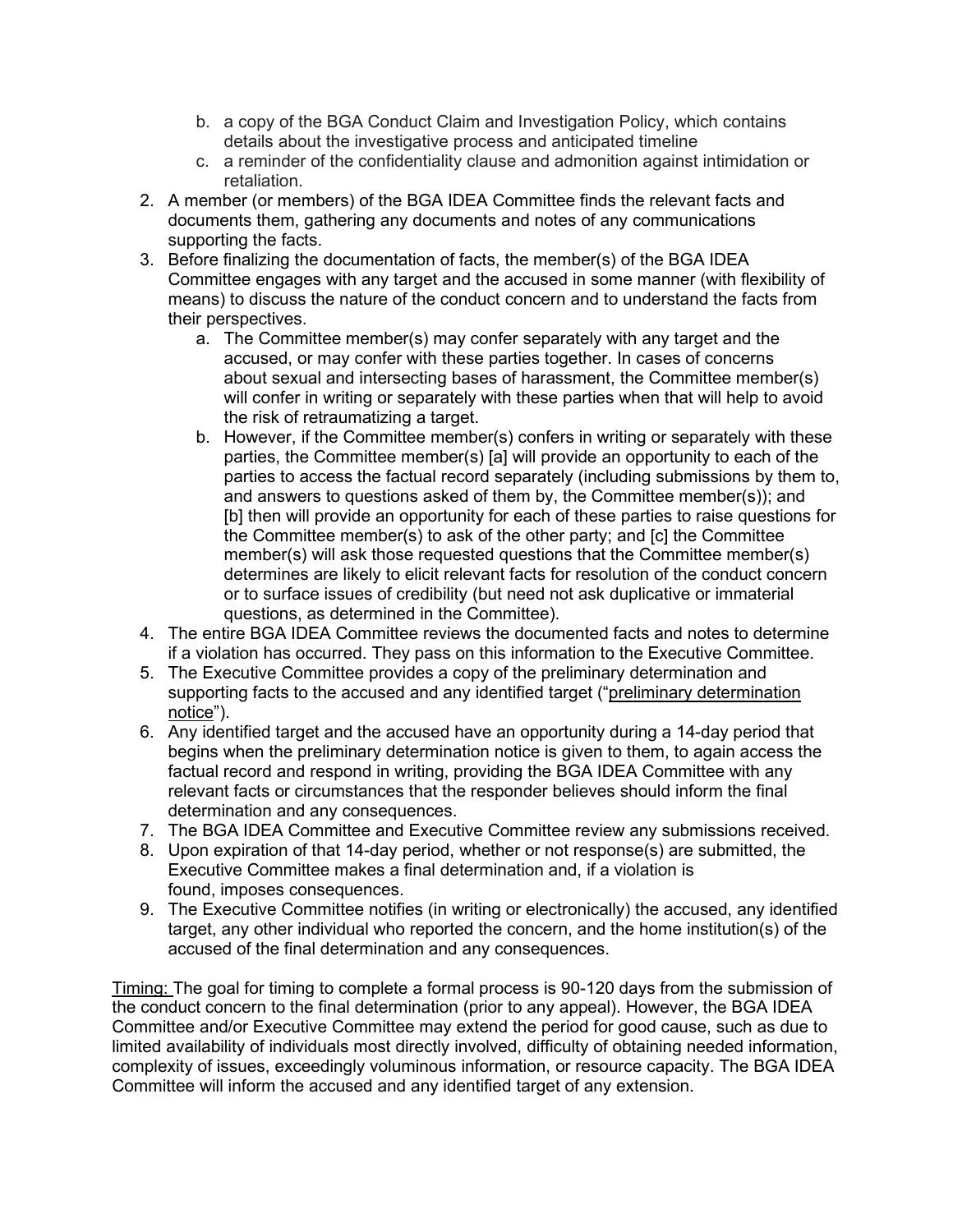Standard of Proof: The Executive Committee will make a determination of whether there is a violation using a preponderance of the evidence standard. This standard means that it is more likely than not that the facts are as that which the individual who filed the complaint claims. *Note: This is the burden of proof used in most civil cases.*

## **BGA IDEA Committee Additional Responsibilities During the Investigation Process**

- 1. *Human concern.* Attend to the human aspects of conduct concerns; lend an empathetic ear to anyone who is in distress and refer them to resources for assistance if needed. Respect choices made by any identified target regarding the target's participation to the extent possible without violating applicable legal requirements. Avoid pressuring targets and those accused about choices. Prioritize safety, as well as inclusion.
- 2. *Confidentiality obligations of BGA.* To the extent feasible and not at odds with Title IX, and other applicable law, regulations, policies, funders' and other authorities' requirements, including, but not limited to, those relating to discrimination and harassment, the BGA IDEA Committee will maintain confidentiality about any conduct concern raised and the individuals most directly involved, while carrying out the resolution process, to enable a fair review and meaningful resolution of the concern.
	- a. Confidentiality of the name of the identified target. The BGA IDEA Committee will not name any identified target in communications about a conduct concern having been raised, a review or investigation having been initiated or concluded, or a violation having been determined, unless:
		- i. the target consents;
		- ii. the Committee determines there is a legal, regulatory, safety, insurance coverage or other contractual requirement to do so; or
		- iii. under the other exceptions below.
	- b. Confidentiality of the name of the accused. Until a final determination is made, the BGA IDEA Committee will not name the accused in any communication that may become necessary about the matter to the public or particular individuals, unless:
		- i. the Committee determines there is a legal, regulatory, safety, or insurance coverage requirement to do so
		- ii. it is part of the notice to the accused home and certain other institutions where the accused has an affiliation; or
		- iii. under the exceptions below
	- c. Other exceptions. The other exceptions that permit naming any identified target or the accused are when the BGA IDEA Committee determines there is a need to do so:
		- i. in confidential communications with those who are involved in or advising (a) the investigation or (b) determination of needed action or consequences or (c) implementation of temporary safety measures **and** (d) who are reminded of their confidentiality obligation or bound by a professional ethical standard to maintain confidentiality;
		- ii. to those who have a fiduciary or oversight function for BGA, including a fiduciary duty to maintain confidentiality; or in a notice to the target and accused of the Committee's final determination of a violation.
- 3. *Record of review/investigations*. Document a record of steps taken, sources and substance of information and documents obtained, and communications with individuals as part of review, investigation and resolution of a conduct concern. Include in the record names, relevant affiliations and titles, dates and times.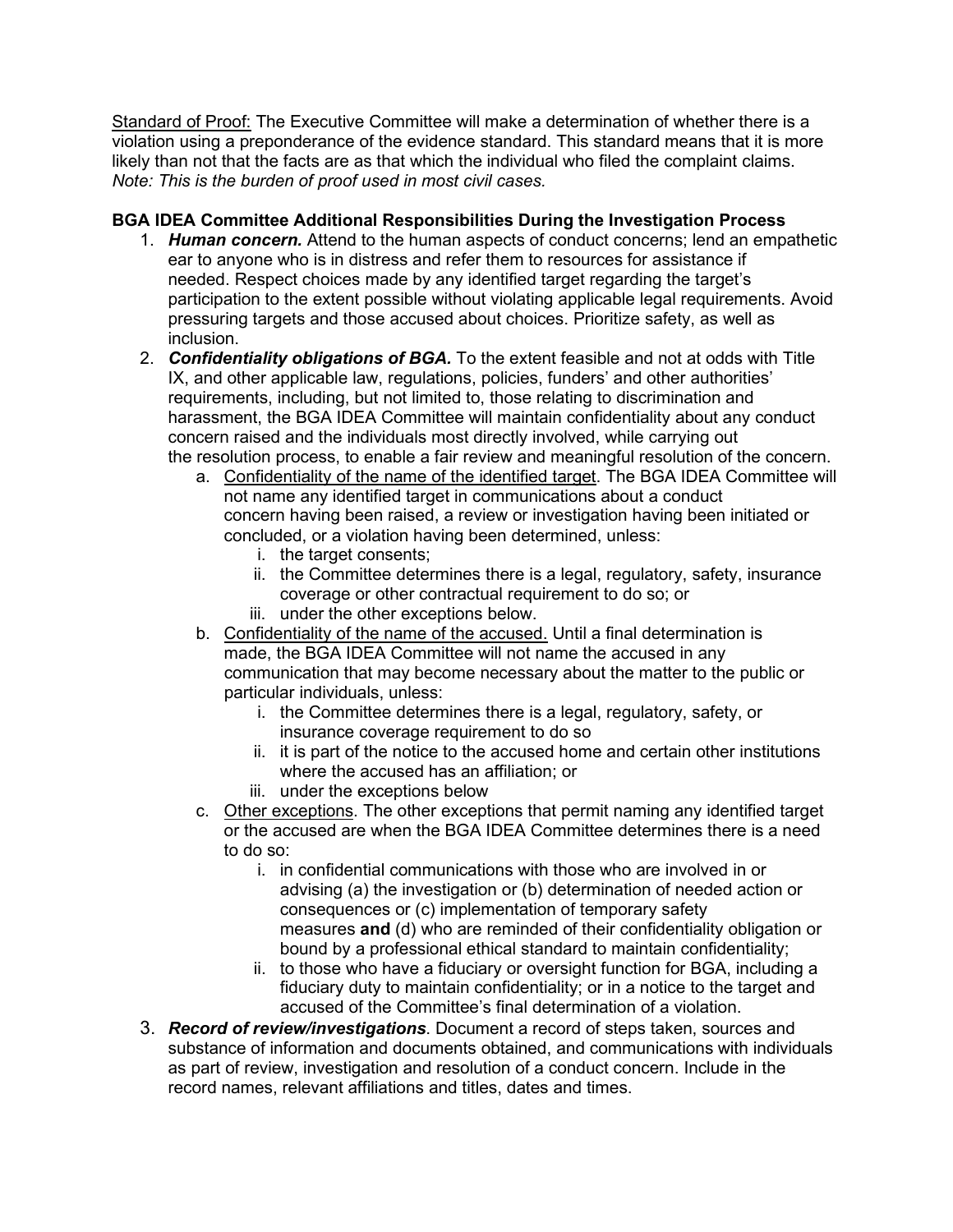- 4. *Internal Reporting*. Report to BGA on the conduct concerns raised and how they were resolved on at least an annual basis.
- 5. *Taking short-term actions as needed to ensure safety***.** After engaging with the individuals most directly involved, the Executive Committee may effective immediately, require temporary separation of any individuals, require an accused or other individual to temporarily not participate in some or all BGA-associated activities, or take other temporary action to address safety concerns. The Committee will give notice of the decision to the accused, the target, and affected individuals. Note that these actions can be adjusted. When giving notice, the Committee will assert that these measures do not reflect the Committee making a judgment or determination one way or the other on the claim.
- 6. *Notifying Home Institutions.* The Executive Committee will share details about the report and subsequent investigation, as well as the final determination with the university(ies) of the accused party.
- 7. *Police Involvement.* The BGA IDEA Committee will ensure that any identified target of sexual harassment that may be a criminal act is aware of how to pursue police involvement (apart from any action by the Committee) and will not discourage such pursuit.

# **Consequences That May be Imposed for Violations**

Potential Consequences (may be used in combination):

- Private reprimand
- Public reprimand or statement
- Revocation of membership status (either permanently or for a specified period of time)
- Suspension from attending annual meeting (either indefinitely or for a specified period of time).
- Removal or suspension from a volunteer and/or leadership position
- Denial or revocations of honors or awards
- Temporary or fixed-term no-contact requirements for the accused and the identified target

Consequences imposed will be proportional to the severity of the violation, and the corresponding harm caused or threatened to individuals (any identified target and/or others), BGA, the field of behavior genetics, or society-at-large. Considerations to determine severity of the harm include, but are not limited to:

- The nature of the violation
- Whether the violation is repetitive
- The frequency of the violation
- Whether the violation reinforces longstanding barriers or creates barriers to inclusion of all talent in the field of behavior genetics
- The other actual effects or threatened effects of the violation (harm or threatened harm to individuals, BGA and/or the field of behavior genetics, including, e.g., regarding reputation, operations, legal exposure, finances or other resources);
- Whether the violations implicate safety interests
- The stage of career and role of the accused\*
- Whether the accused, in a first-time violation situation, has taken responsibility, demonstrated an appreciation of the severity of the violation, and taken or committed to action to remedy the adverse effects